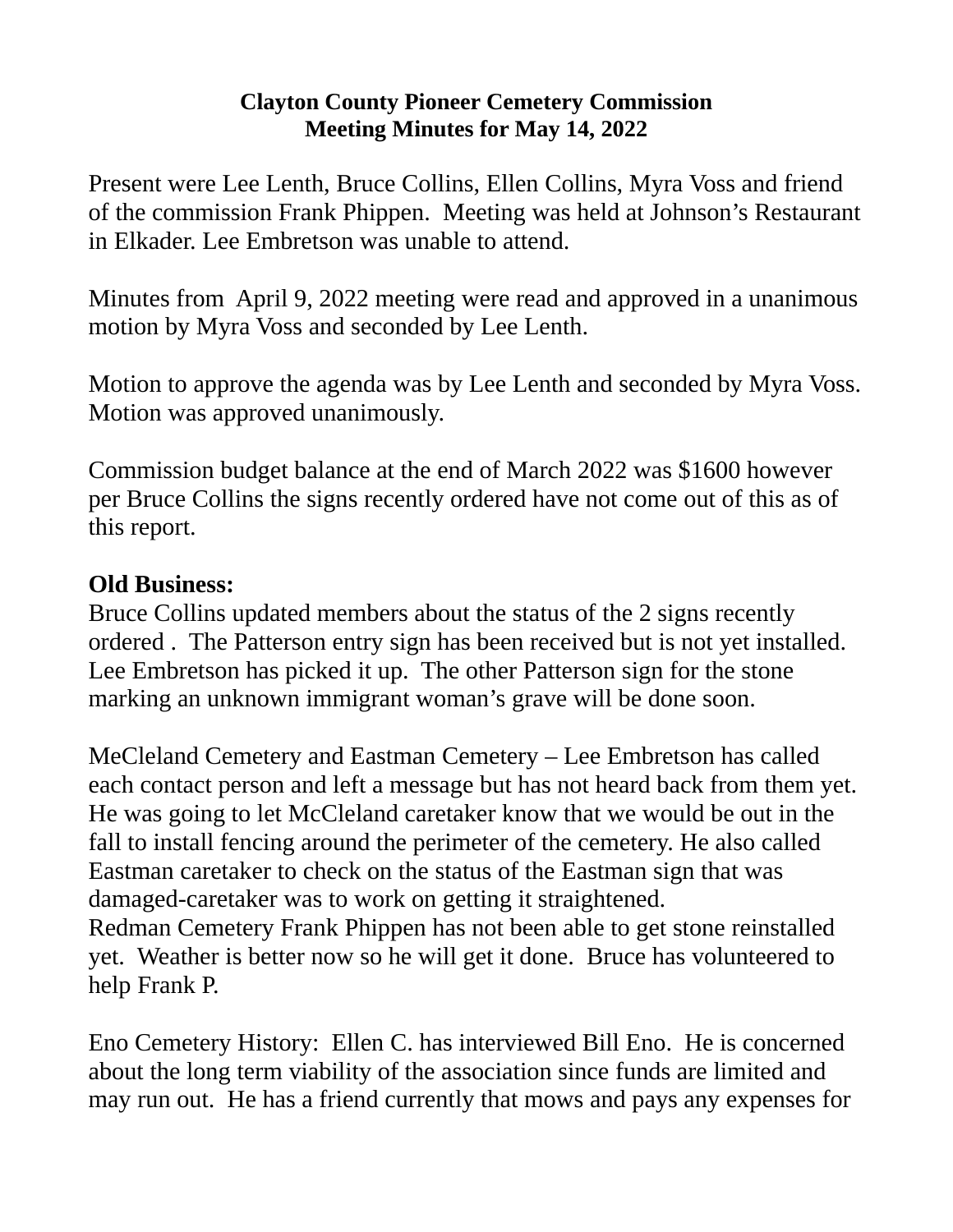him. The cemetery has had approx. 16 burials(per Iowa Gen Web) in the past 50 years so does not qualify as a Pioneer Cemetery.

Lists of Pioneer Cemeteries: Ellen stated that after her visit with Bill Eno she found per IaGenWeb information that Eno Cemetery is not a Pioneer Cemetery since there have been approximately 16 burials in the last 50 years, which per state regulations does not qualify it as a Pioneer Cemetery(state regulations stipulate that there need to be 12 or fewer burials in the last 50 years to designate a cemetery as Pioneer) Ellen is working on coming up with a list of Pioneer Cemeteries using the Iowa Gen Web for the status of the cemetery. Lee L. felt that we should still visit and care for those cemeteries that are not Pioneer cemeteries, but some commission members felt that the non pioneer cemeteries are being cared for by different groups/churches etc.

Voss Cemetery Records are being digitized. Myra Voss stated that Dave Beck of Elkader has begun the task of digitizing her records of Pioneer and other Clayton County Cemeteries. He has one file bin completed and will begin on the next.

## **New Business:**

Signs: Discussion on visiting various cemeteries to determine if signage is needed. Ellen suggested the following: 1) Baylis Cemetery in Mendon Township. This has, per IaGenWeb, 4 burials and 1 gravestone.2) Duff Cemetery in Highland Township,3) Ross Cemetery in Sperry Township, 4) Garretson in Sperry Township, 5)Hamlet Cemetery in Elk Township-Lee Lenth will take care of Hamlet. A sign is not needed at Hamlet, but sign does need painting. Cemetery signs to be painted are Fry, Hamlet, Stone school, and McCleland.

## **Lee L. motioned and Ellen seconded that Bruce C. and Frank P. purchase primer, paint and needed supplies to paint cemetery signs and to purchase more if necessary. Motion passed unanimously.**

Lee L. has contacted Hamlet Cemetery family member who has history of cemetery. His name is Chuck Hamlet of Lamont, Iowa 563-608-4658. Ellen will contact him for h/o the cemetery. This cemetery is in Elk Township on Horseshoe Road-Amish country. Lee L. will cut up downed tree limb in cemetery yard and dispose of it.